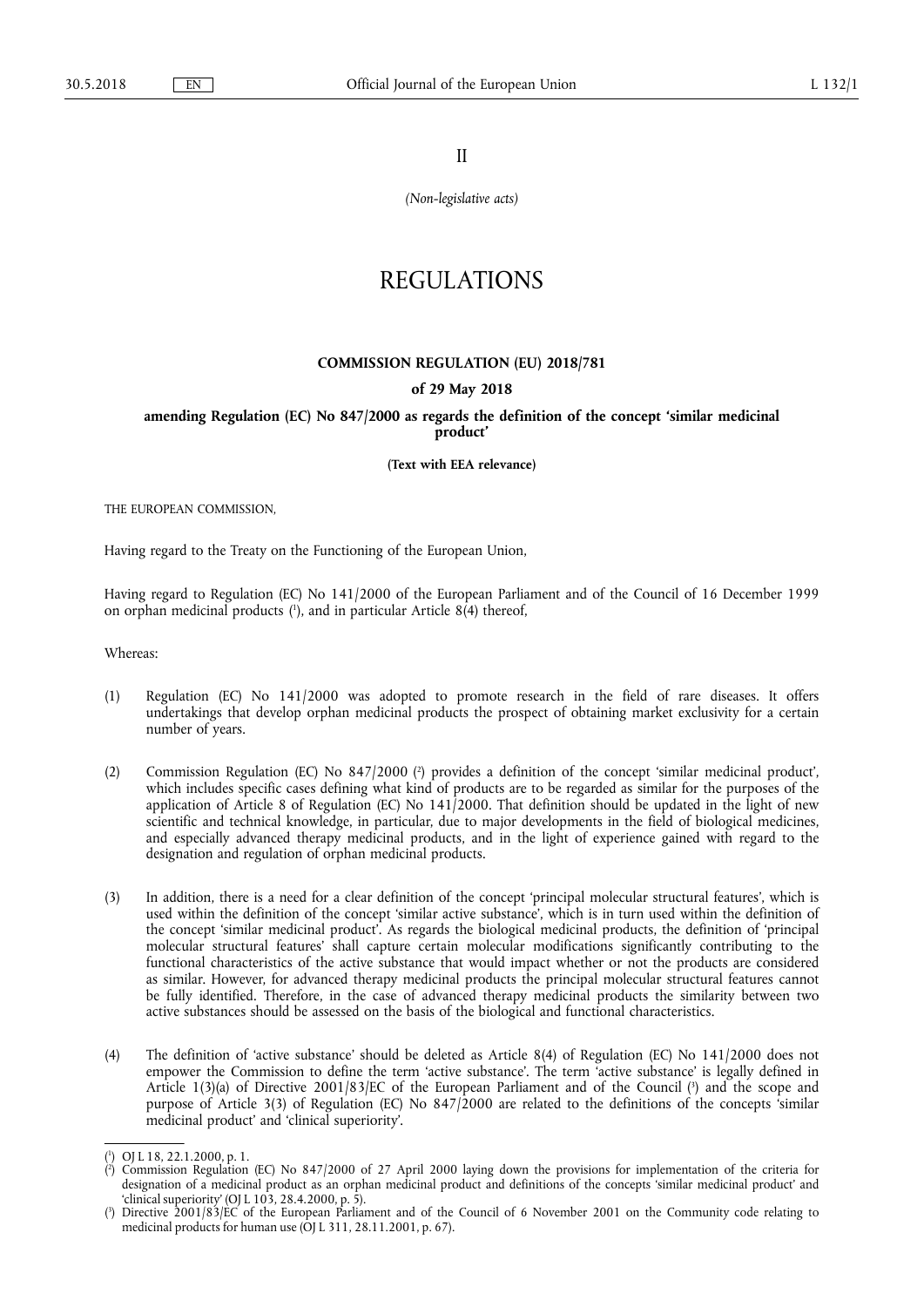(5) The measures provided for in this Regulation are in accordance with the opinion of the Standing Committee on Medicinal Products for Human Use,

HAS ADOPTED THIS REGULATION:

#### *Article 1*

In Article 3(3) of Regulation (EC) No 847/2000, the introductory sentence and points (a), (b) and (c) are replaced by the following:

'For the purposes of the application of Article 8 of Regulation (EC) No 141/2000 on orphan medicinal products, the following definitions shall apply:

- (a) deleted;
- (b) "similar medicinal product" means a medicinal product containing a similar active substance or substances as contained in a currently authorised orphan medicinal product, and which is intended for the same therapeutic indication;
- (c) "similar active substance" means an identical active substance, or an active substance with the same principal molecular structural features (but not necessarily all of the same molecular structural features) and which acts via the same mechanism. However, in the case of advanced therapy medicinal products, for which the principal molecular structural features cannot be fully defined, the similarity between two active substances shall be assessed on the basis of the biological and functional characteristics.

For the purpose of application of point (c) above, the following applies for:

(1) Chemical medicinal products

The principal molecular structural features are the relevant structural components of an active substance. They can be the whole or part of the molecule. Whether the principal molecular structural features are the same between two or more molecules will be identified by comparison of their structures.

- (1.1) Isomers, mixture of isomers, complexes, esters, ethers, salts, and derivatives of the original active substance, or an active substance that differs from the original active substance only with respect to minor changes in the molecular structure, such as a structural analogue, shall be considered similar.
- (1.2) Synthetic polynucleotide substances, single or double stranded, consisting of two or more distinct nucleotides where:
	- the difference in the nucleotide sequence of the purine and pyrimidine bases or their derivatives is not major, shall be considered similar. Therefore for antisense or interfering nucleotide substances, addition, substitution or deletion of a nucleotide not significantly affecting the kinetics of hybridisation to the target shall normally be considered similar,
	- the difference in structure related to modifications of the ribose or deoxyribose backbone sugars or to the replacement of the backbone sugars by synthetic analogues shall normally result in substances being considered similar. For antisense or interfering nucleotide substances, changes in the (deoxy-)ribose not significantly affecting the kinetics of hybridisation to the target would normally be considered similar.
- (2) Biological medicinal products (other than advanced therapy medicinal products)

The principal molecular structural features are the structural components of an active substance that are relevant for the functional characteristics of that substance. The principal molecular structural features may be composed of a therapeutic moiety or a therapeutic moiety in combination with an additional structural element(s) significantly contributing to the functional characteristics of the active substance.

Such an additional structural element(s) can be conjugated, fused or linked by other means to the therapeutic moiety or can be an extension of the therapeutic moiety protein backbone by additional amino acids. Substances with structural elements for which similar methods of modification or conjugation technology are used shall normally result in similar substances.

Biological active substances that differ from the original biological substance only with respect to minor changes in the molecular structure shall be considered similar.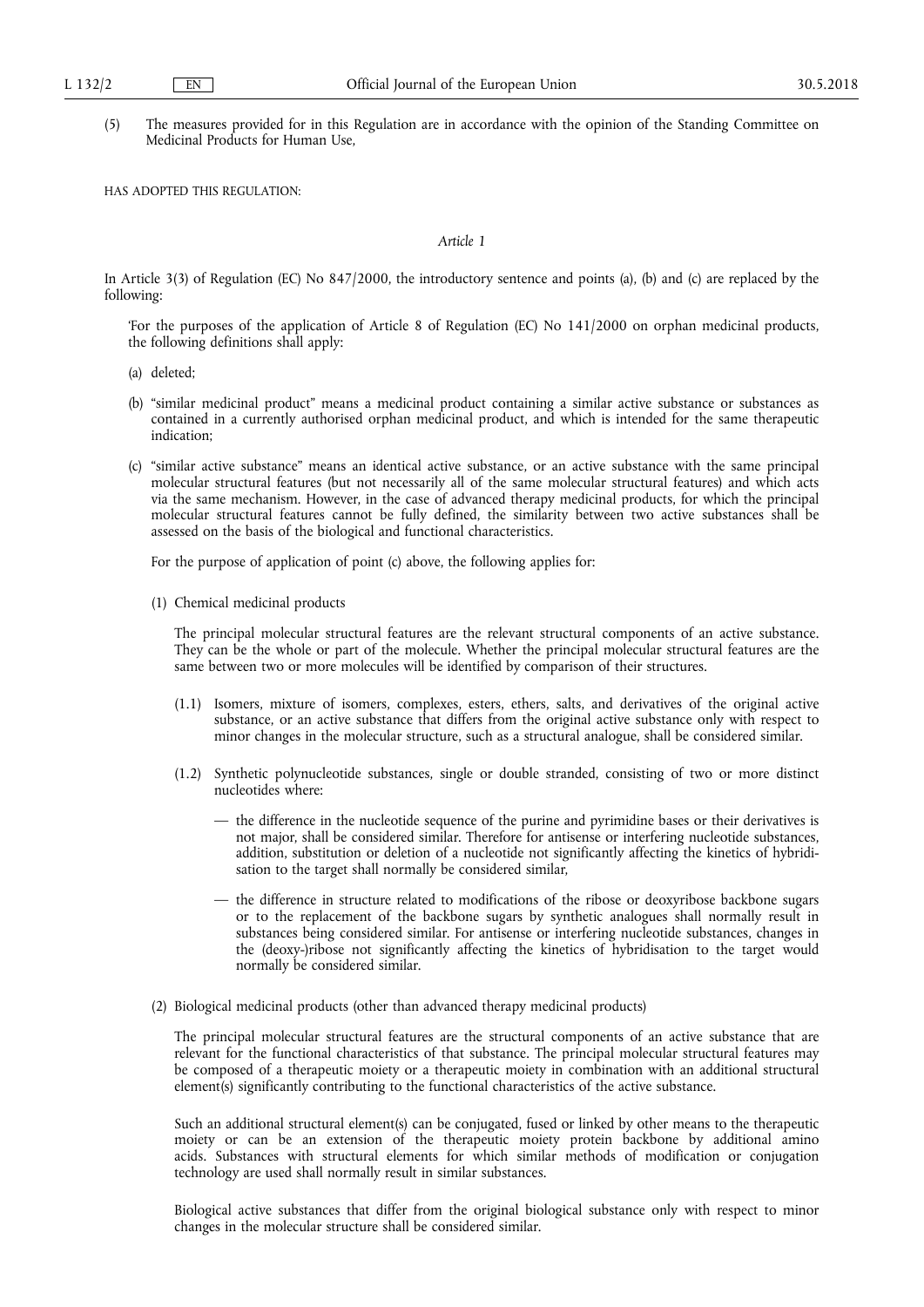(2.1) Proteinaceous substances:

If the difference in structure between them is due to post-translational events (such as different glycosylation patterns) substances shall normally be considered similar. However, exceptionally some post-translational modifications may result in a non-similar substance, if there is significant effect on the functional characteristics of the substance.

If the difference in the amino acid sequence is not major, substances shall normally be considered similar. Therefore, two pharmacologically related protein substances of the same group (for example, having differences related to e.g. N-terminal methionine, naturally extracted versus rDNA-derived proteins or other minor variants) shall normally be considered similar. However, the addition of a structural element may result in substances being considered non-similar if this significantly affects the functional characteristics of the substance.

Monoclonal antibodies binding to the same target epitope shall normally be considered similar. However, two monoclonal antibody conjugates or fusion proteins could be determined to be nonsimilar if either the Complementary Determining Region sequences of the antibody or the additional structural element of the conjugated monoclonal antibody were different.

(2.2) Polysaccharide substances:

If the substances have identical saccharide repeating units, even if the number of units varies, they shall normally be considered similar.

A conjugated polysaccharide vaccine compared to a non-conjugated polysaccharide vaccine containing the same antigen is considered a non-similar substance.

- (3) Advanced Therapy Medicinal Products (ATMPs)
	- (3.1) Cell-based ATMPs: Two related cell-based medicinal products are not similar if:
		- there are differences in starting materials or the final composition of the product which have significant impact on the biological characteristics and/or biological activity relevant for the intended therapeutic effect and/or safety attributes of the product. The different source of the starting materials (e.g. as in the case of autologous ATMPs) is not sufficient to support a claim that two products are non-similar, or
		- there are differences in the manufacturing technology having a significant impact on the biological characteristics and/or biological activity relevant for the intended therapeutic effect and/or safety attributes of the product.
	- (3.2) Gene therapy medicinal products: Two gene therapy medicinal products shall not be considered similar when there are differences in the therapeutic sequence, viral vector, transfer system, regulatory sequences or manufacturing technology that significantly affect the biological characteristics and/or biological activity relevant for the intended therapeutic effect and/or safety attributes of the product.

Differences in the therapeutic sequence without a significant impact on the intended therapeutic effect are not sufficient to support the claim that two gene therapy medicinal products are non-similar.

- (3.3) Genetically modified cells. The considerations under (3.1) and (3.2) apply.
- (4) Radiopharmaceutical medicinal products

The same radiopharmaceutical active substance, or one differing from the original in radionuclide, ligand, site of labelling or molecule-radionuclide coupling mechanism linking the molecule and radionuclide provided that it acts via the same mechanism shall be considered similar substances.'

# *Article 2*

# **Entry into force and application**

This Regulation shall enter into force on the twentieth day following that of its publication in the *Official Journal of the European Union*.